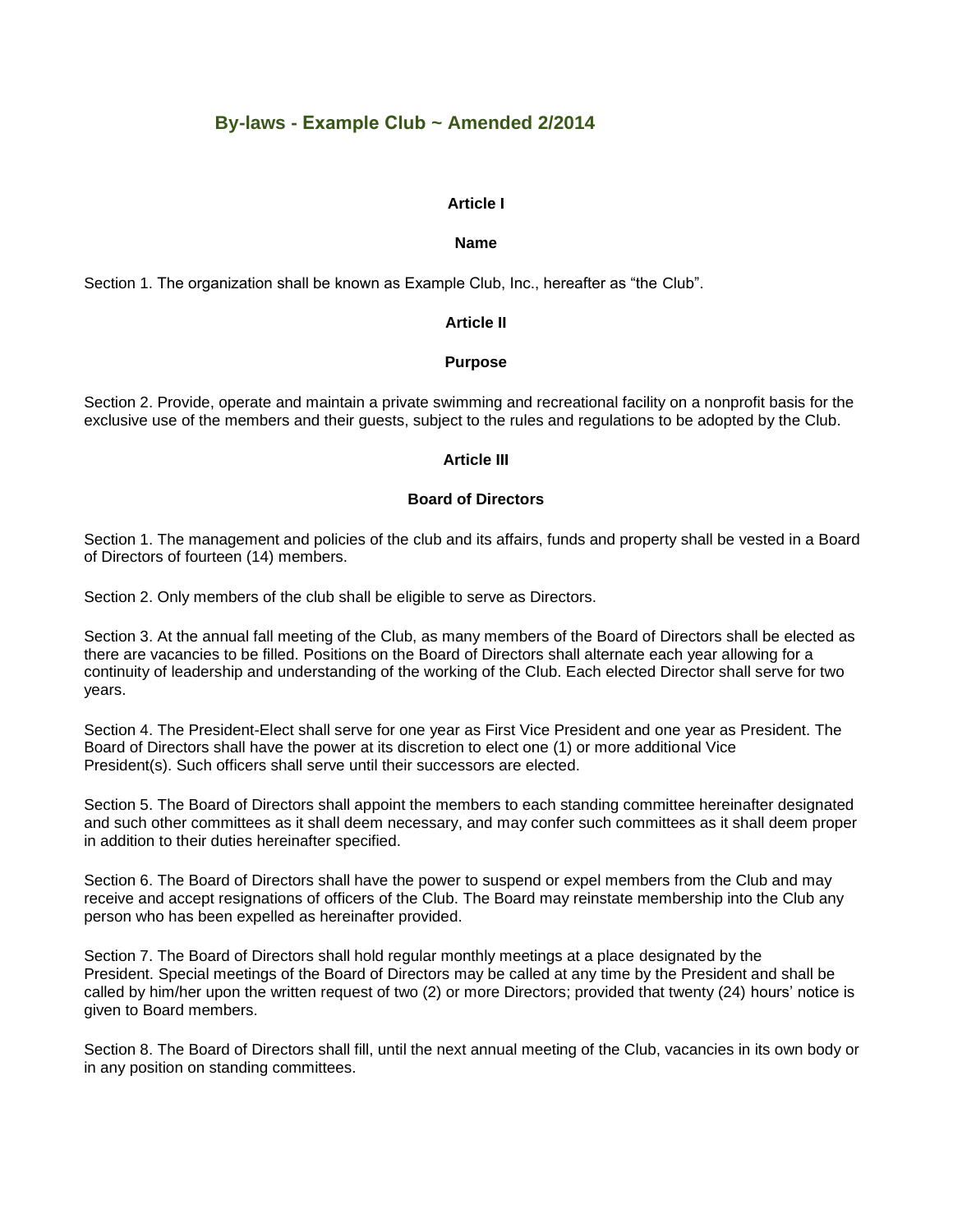Section 9. Any eight (8) members of the Board of Directors shall constitute a quorum authorized to transact business.

Section 10. Matters needing to be decided by a vote of the Board shall be decided by a 2/3 vote of the quorum present: I.E. 8 present = 5 in favor, 9 present = 6 in favor, 10 or 11 present = 7 in favor, 12 present = 8 in favor, 13 or 14 present  $= 9$  in favor.

### **Article IV**

### **Executive Board and their Duties**

Section 1. The Executive Board shall include President, First Vice President, Treasurer and Secretary and one or more additional Vice President(s) as deemed necessary by the Board of Directors.

Section 2. The President shall preside and supervise all business affairs and enforce all of the rules of the Club. He/she shall have general supervision of the affairs of the Club and be ex-officio chairman of all committees. The President, with the Secretary shall execute all written contracts and obligations of the Club and he/she shall perform such other duties as the Board may determine. He/she shall report/discuss with the Board decisions made regarding the club, its members and or facilities at their monthly Board meetings.

Section 3. The First Vice- President shall perform all the duties of the President in case of his/her absence or inability to act. The First Vice-President shall also assist the Newsletter and Clubhouse Rental Directors in meeting their duties when needed. The position of an additional Vice President, if same shall be elected, shall perform such duties as may be assigned from time to time by the Board of Directors.

Section 4. The Treasurer shall keep, or cause to be kept, an accurate record of all monies received or expended by the Club; shall monitor all accounts, reports, and other documents prepared as to Club funds, revenues and expenditures for their accuracy at all times; shall periodically report to the President and the Board of Directors on the Club's present and projected financial condition at least once per calendar quarter and, when necessary, monthly; shall advise the Board of Directors about the financial impact on any proposed action by the Board of Directors or Club which, in his or her judgment, would have a significant financial impact on the Club; shall, at least once each year prior to the March meeting of the Club prepare a projected budget to be submitted to the Board of Directors with sufficient time to enable the Board of Directors to present such budget at the March meeting; and shall prepare such other recommendations and reports on the financial affairs of the Section as may be requested by the President or Board of Directors. The Treasurer shall also work with the Club Accountant as required and shall see that any tax or other forms or reports required by any government agency are filed on behalf of the Club, whether by the Club Accountant or otherwise. If there are any conflicts between the Treasurer and the Club Accountant, then the conflict shall be brought to the subsequent Board of Directors meeting for resolution by the Board of Directors.

Section 5. The Secretary shall give notice of all meetings of the Club and of the Board of Directors and shall record and keep minutes of each annual meeting in permanent form. At least ten (10) days before each annual meeting of the Club, he/she shall mail via USPS or electronic mail to family members of the Club a list of all matters of business known to be on the agenda. Prior to the annual fall meeting, this notice shall include the list of nominations for the Board of Directors and prior to the spring meeting this notice shall include the annual budget as proposed by the Directors. He/she shall be the keeper of the Club seal. He/she shall keep an accurate record of the names and addresses of all club members.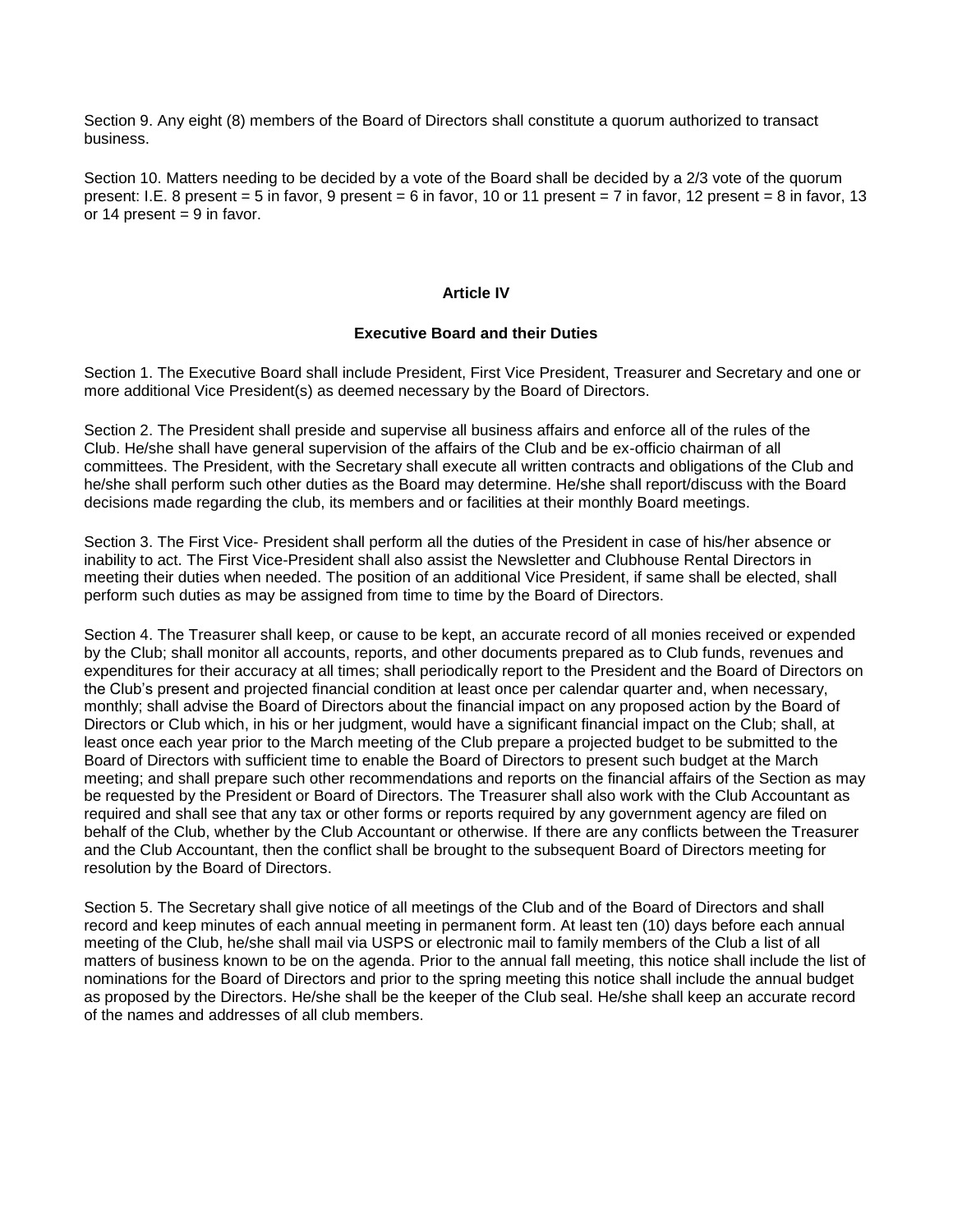# **Article V**

### **Directors of the Board and their Duties**

Section 1. The Pool Operations Director shall be responsible for hiring and firing of all life guards as well as verifying all certifications required for a guard position. He/she shall monitor the guard's performance and assist the Head Guard with personnel or scheduling problems. The pool Operations Director shall also work with the Swim Team Director and Social Director to arrange all swim practices, meets and or social events requiring pool use.

Section 2. The Building Director shall be responsible for upkeep and repairs to any part of the Club's buildings/ facilities, excluding pool and tennis courts.

Section 3. The Grounds Director shall monitor and maintain the club's grounds. He/she shall work with the company hired for general yard work and shall arrange seasonal club clean up days as well as working with other companies hired to perform tree cutting, fence building, landscaping, etc.

Section 4. The Membership Director shall be responsible for providing Club information to prospective members. He/she shall receive applications and new membership monies and keep accurate records of all new members. He/she shall work with the Treasurer/Accountant assuring that all monies are properly deposited to the Club's account. The Membership Director shall also update information and be responsible for printing the Club directory. The Membership Director will inform the Secretary of each member's preference for communications (e.g. electronic mail or USPS mail notices) that is provided by the member.

Section 5. The Social Director shall plan and organize activities throughout the year for both adult and child members in the clubhouse and at the pool.

Section 6. The Pool Maintenance Director shall be responsible for all activities required to open the pool on Memorial Day, as well as those activities required to close and winterize the pool soon after Labor Day. He/she shall be responsible for repairing all equipment related to pool use, including plumbing (showers, tile, sinks and toilets). He/she shall educate the guards regarding monitoring of the proper levels for water, various chemicals, as well as proper determination regarding safety of conditions for use by the Club members. He/she shall purchase all materials & chemicals required for maintenance of the pool. He/she shall work with the swim team Director assuring the pool is ready for swim meets and will work with the pool manager to determine broken equipment and repairs that need to be done.

Section 7. The Tennis Director shall be responsible for maintaining the court surface and all tennis related equipment. He/she shall also meet with the team captains each season to arrange practice times as well as monitoring the club membership of the team participants. He/she shall collect money due from non-members playing on a team out of the Club and shall be responsible for maintaining the court sign-up sheets. Planning and organizing tennis round robins/socials shall be the responsibility of the tennis director as well.

Section 8. The Newsletter Director shall be responsible for publishing the bi-monthly newsletter of the Club for distribution to the general membership. He/she shall work with the board and individual members on occasion to communicate policy decisions and club news. This position shall be assisted by the First VP when the need arises.

Section 9. The Clubhouse Rental Director shall be responsible for maintaining a clubhouse usage calendar and for monitoring arrangements for the rental of the club house by members as well as non-members for individual events. Monies collected from rentals shall be delivered to the Club Treasurer/Accountant for proper deposit in the Club's account. He/she shall be assisted by the First VP who may assist the Director with scheduling when the need arises.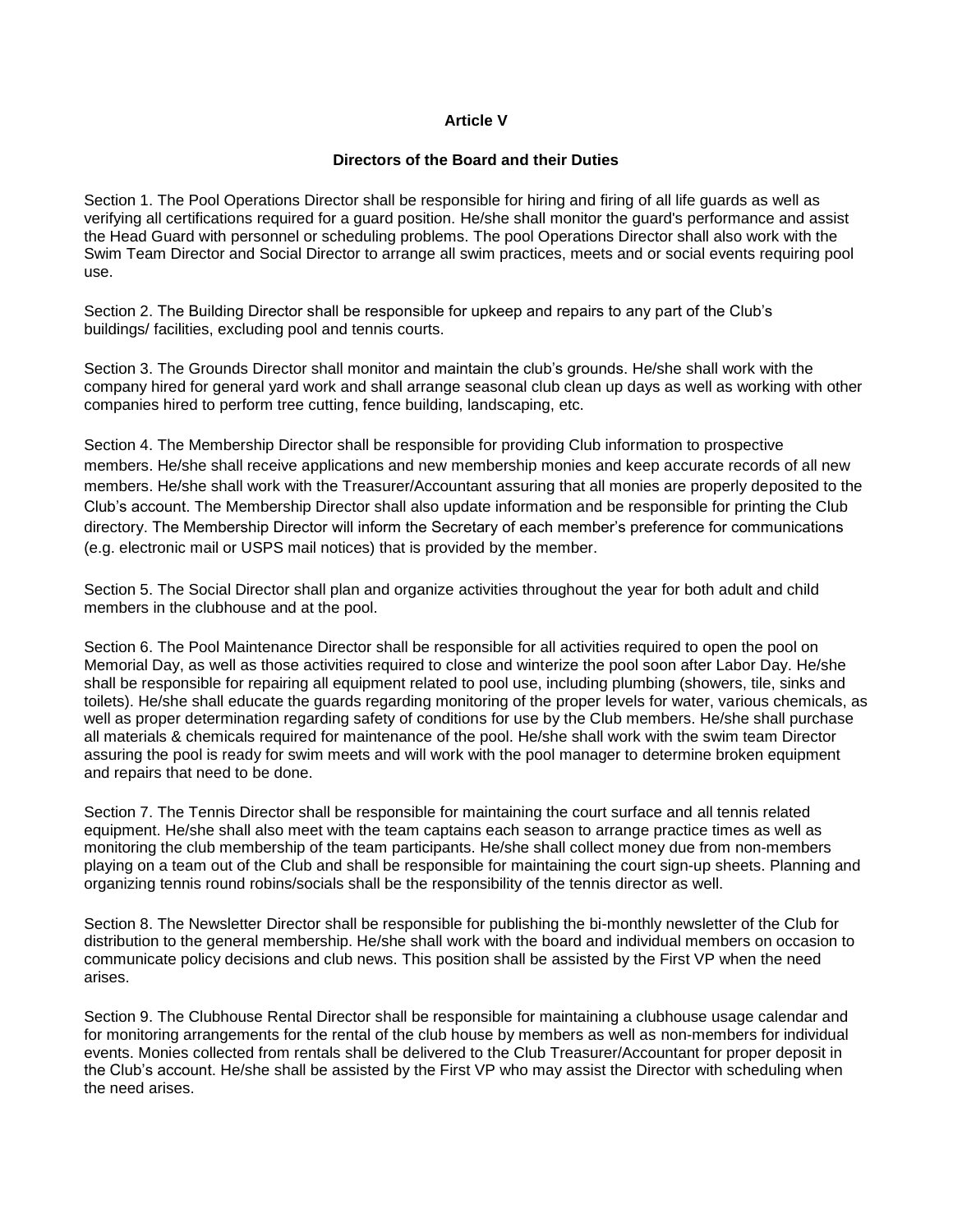Section 10. The Swim Team Director shall be responsible for keeping the Board updated as to events concerning the Club swim team. He/she shall work with the swim team committee and hire the coaches, hold registration for participants, order suits and t-shirts, work with pool maintenance and operations concerning meets, practice times, etc.

Section 11. Members of the Board of Directors shall submit their monthly report to the Secretary in writing prior to the monthly meetings. If unable to attend monthly Board meetings any activity to report shall be provided to the President for reporting at the meeting.

Section 12. All Directors shall maintain a notebook listing detailed job duties, performance time lines if needed, procedures, contacts, etc. to pass on to his/her respective replacement at the end of his/her term.

Section 13. No member of the current Board of Directors or his or her immediate family may provide services to the Club for fee or payment. Members of the Board or their immediate family will not provide supplies or equipment to the Club for profit. Supplies or equipment may be provided by Board members or their family members to be reimbursed at actual cost, if said equipment or supply purchase is approved by the Board in documented form (e.g. an e-mail or writing) prior to its purchase; prior approval is not required for routine maintenance supplies for the Club that are reimbursed at actual cost, unless the Board of Directors determines otherwise. For purposes that include providing concessions, lifeguarding, or other services, this rule may be waived by the Board of Directors on a case-by-case basis for periods of up to one (1) year by a vote that shall require passage by at least 75% of those voting board members in attendance.

Section 14. Any Club member who is serving in the role of a contractor or employee of the Club, or any Club member who has a member of their family serving as a contractor or employee of the Club will not be eligible for election to the Board of Directors unless the individual in question forfeits their relationship as a contractor or employee of the Club. For purposes that include providing concessions, lifeguarding, or other services, this rule may be waived by the Board of Directors on a case-by-case basis for periods of up to one (1) year by a vote that shall require passage by at least 75% of those voting board members in attendance.

### **Article VI**

### **Finances**

Section 1. All financial transactions of the Club shall be in the hands of the Board of Directors with full power to act.

Section 2. Membership dues shall be payable in the spring of each year.

Section 3. The Board of Directors shall be able to allocate monies needed for required maintenance and day to day operations of the club at their discretion. The Board of Directors shall be able to allocate monies needed for required maintenance and day to day operations of the club at their discretion, except as set forth in this Section. Any expenses or series of related expenses in excess of \$2,500 that is not approved by the Board of Directors shall require the approval of at least two members of the Board of Directors, of whom one must be either the President or First Vice President. Capital improvements and or purchases not related to maintenance or operations equaling or greater than the amount of \$10,000.00 shall be presented to the general membership for a vote of approval.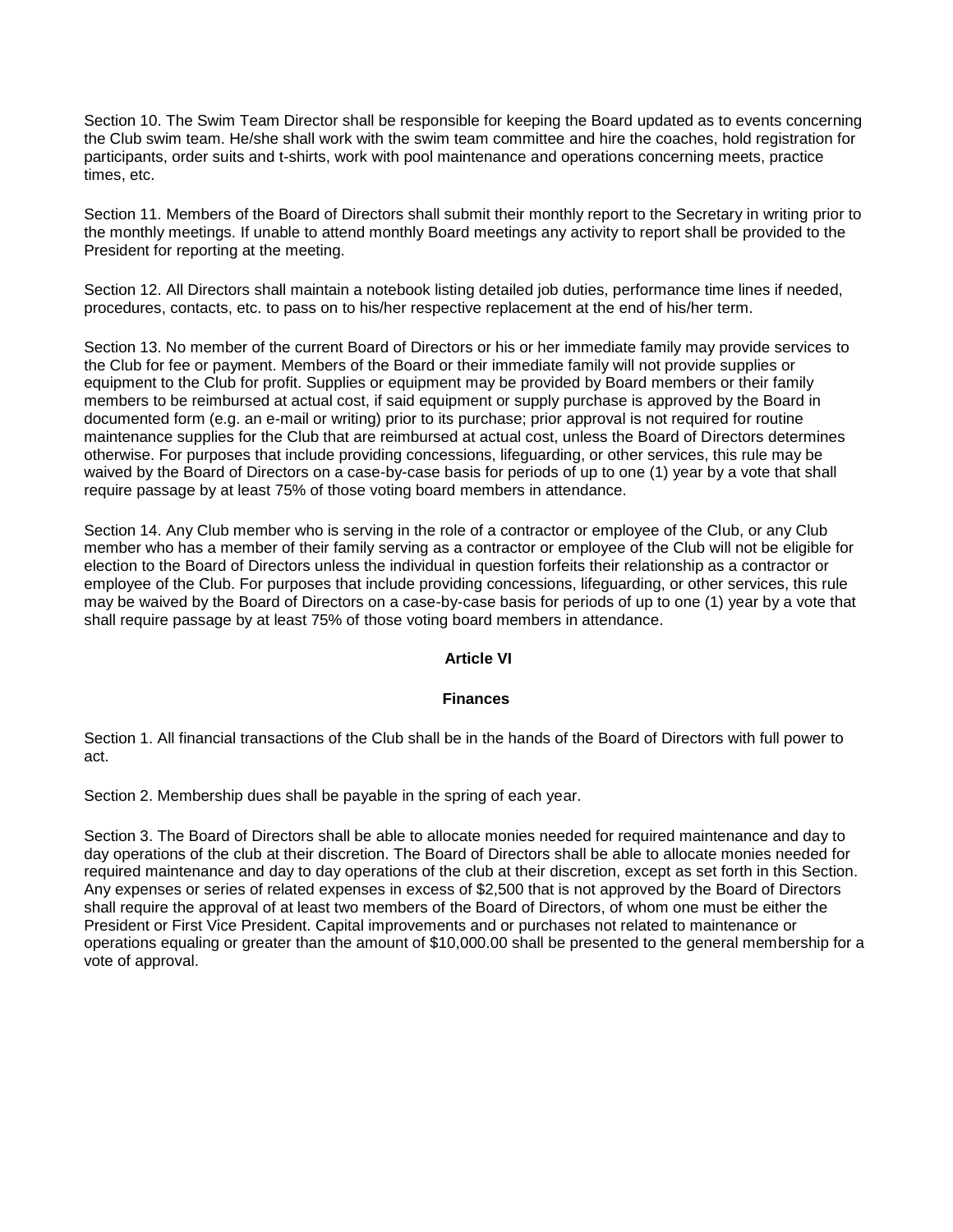# **Article VII**

### **Membership**

Section 1. Membership in the Club shall be limited to one (1) adult member of each family living in the Dunwoody North area. Each membership shall be entitled to one (1) vote in the affairs of the Club.

Section 2. Membership in the Club shall be extended to those families who wish to maintain their current membership upon relocation outside Dunwoody North.

Section 3. A nontransferable membership shall be issued to persons duly accepted in the Club.

Section 4. Membership shall be necessary to qualify any person for voting in the Club, or holding an office on the Board.

Section 5. The initiation fee shall be \$500.00 to be paid as prescribed by the Board of Directors; provided that the initiation fee for any adult child of a current Club member in good standing shall be \$250.00, which fee shall not be available for an initiation rebate under Section 7.6. The initiation fee may be increased or decreased from time to time at any regular or special meeting of the Club; provided that notice of proposed changes shall be announced in the written notice of the meeting.

Section 6. Any member may withdraw from the Club with a notification to the Membership Director. Members prior to 1992 who were provided a certificate shall receive a rebate of \$150.00, upon return of certificate. Members who maintain membership for 0-2 months shall receive a \$200.00 rebate. Maintaining a membership for 13-24 months members shall receive a \$100.00 rebate. Those maintaining membership over 24 months shall not receive a rebate. Members serving notice of withdrawal by notification of their withdrawal shall receive rebates according to the above schedule from funds received from the next new Club members in chronological order; except that members who move out of Dunwoody North shall have preference over resigning members who continue to reside in the subdivision.

Section 7. The Club shall also establish open memberships, which shall be available to any homeowner living outside the Dunwoody North neighborhood.

Section 8. Nonresident and open memberships shall not exceed 30% of the total membership.

Section 9. All members shall be entitled to participate in all Club activities, use all Club facilities and be entitled to one (1) vote per family unit and shall be subject to the same fees and dues.

Section 10. The total membership of the Club shall not exceed two hundred and fifty (250) families; however no application from Dunwoody North residents shall be denied because of this limitation. No nonresident or open membership application will be accepted unless the membership total is less than two hundred fifty (250).

# **Article VIII**

# **Special Dues and Assessments**

Section 1. Regular or special dues and /or assessments shall be established by the general members of the Club upon recommendation of the Board of Directors.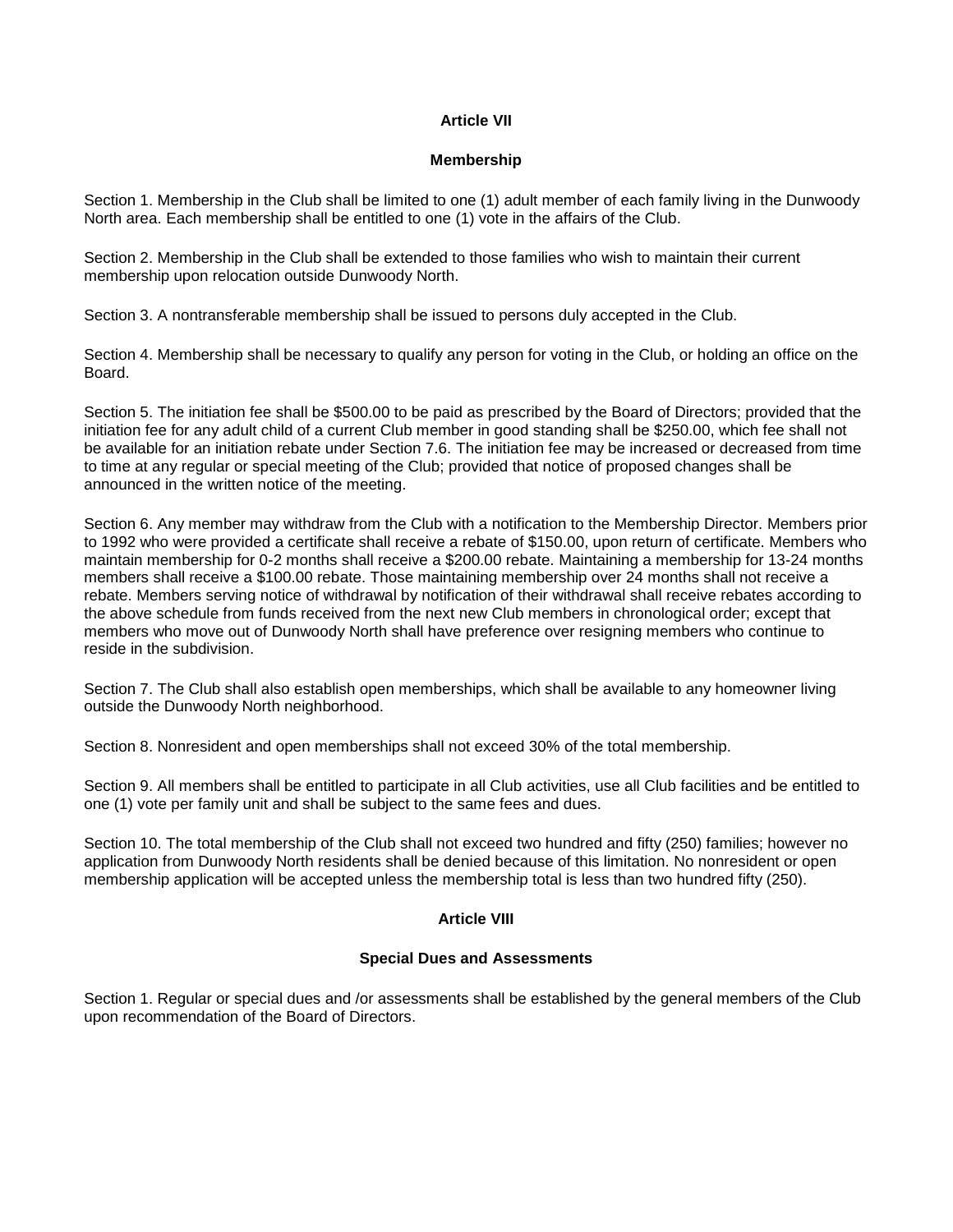# **Article IX**

### **Membership Voting and Meetings**

Section 1. The Club shall hold two (2) annual meetings. These meetings shall be held on a weekend day in March and October. The annual spring meeting shall be for the purpose of considering the proposed annual budget as presented by the Board of Directors and for such other business as shall be presented in the meeting announcement. The purpose of the annual fall meeting shall be to elect members of the Board of Directors and hear reports of the past season's operations. Other matter of business may be presented from the floor.

Section 2. Special meetings of the Club may be called by the President of the Board of Directors, or at the request in writing of at least twenty five (25) members made to the Secretary.

Section 3. Fifteen (15) days' notice of all general or special meetings shall be given to all members of the Club by electronic (e-mail) notice, unless an individual member requests notice by USPS in writing to the Membership Director.

Section 4. All meetings of the Club shall be conducted according to Roberts Rules of Order.

Section 5. Twenty (20) qualified voting members of the Club shall constitute a quorum for the transaction of business and a majority vote of the members present at any meeting shall govern.

Section 6. Any family unavailable to be represented by a voting member at a duly announced meeting shall be entitled to cast an absentee ballot on the item of business specified in the meeting announcement. This absentee ballot must be filed with the Club Secretary in advance of the meeting and can only be used to vote on business prior to the meetings. It shall not serve as a proxy vote to be cast on business presented from the floor at the time of the meetings.

Section 7. Voting shall be by a show of hands unless nominations are accepted from the floor. If nominations are taken from the floor, voting will be conducted by secret ballot. The President along with another member of the Executive Board shall count the ballots and the President shall announce the winner(s)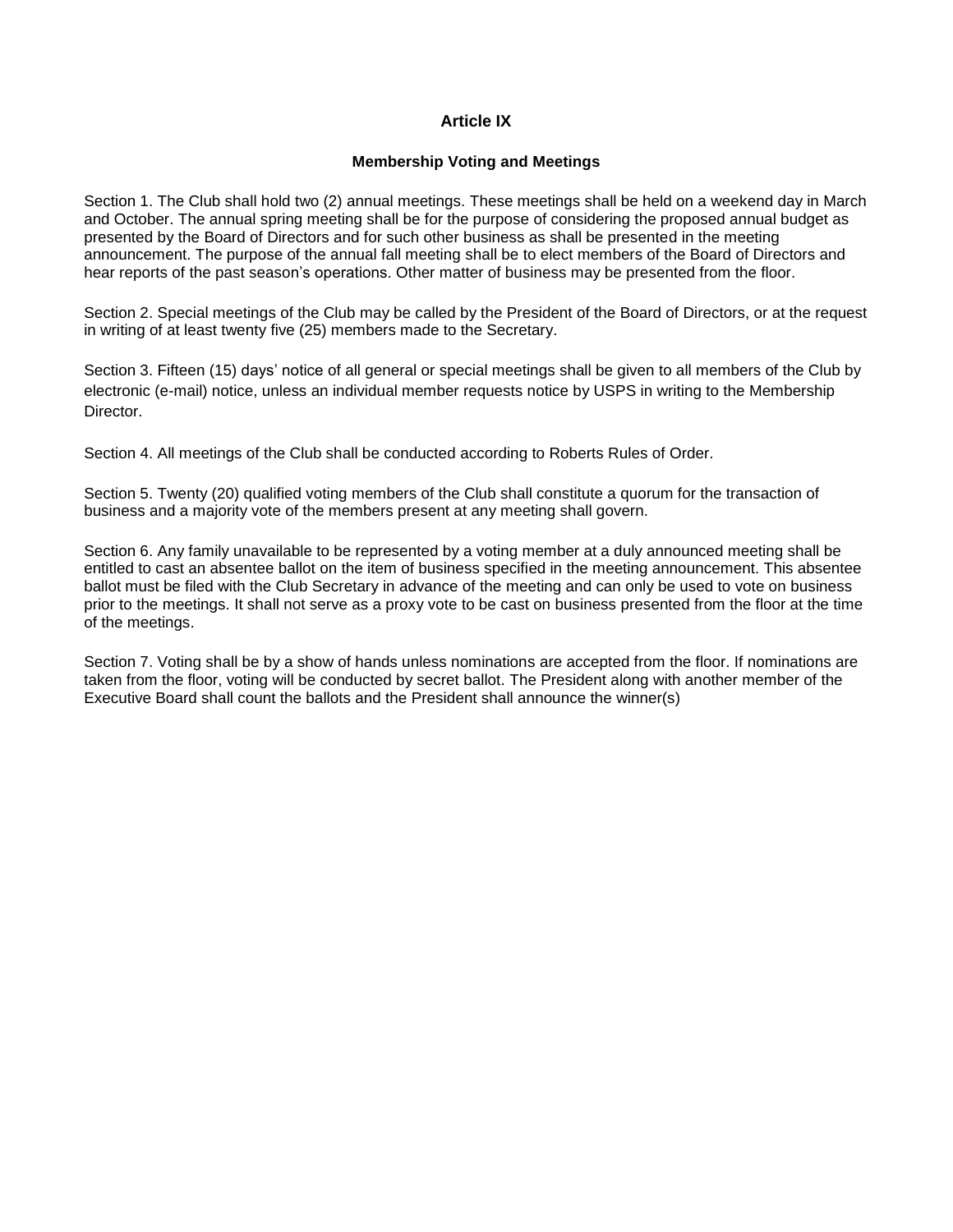# **Article X**

### **Resignation / Discipline**

Section 1. No resignation of a member shall be effective unless such member shall have paid all indebtedness to the Club as may be determined by the Board of Directors.

Section 2. Any member may be suspended or expelled from the Club by the Board of Directors for:

a. Any misconduct on his/her part or on the part of his/her family or guests likely to endanger the welfare or character of the Club

> 1. First offense will be a two (2) day suspension from use of Club facilities including swim/dive team practice and/or meet; or tennis team practice and/or match.

- 2. Second offense will be a one (1) week suspension.
- 3. Third offense will be expulsion from the Club.
- b. Delinquency in payment of dues or other indebtedness to the Club.

Section 3. Before a person's membership shall cease against his consent, the members shall be given the opportunity to be heard before the Board in person or by proxy with in two (2) weeks of the date of suspension of expulsion. A two-thirds (2/3) vote of the entire Board shall be required to revoke a membership for the above reasons.

Section 4. All membership rights and privileges will be forfeited by any member resigning, expelled or otherwise not in good standing in the Club.

# **Article XI**

### **Facility Use**

Section 1. Every member in good standing, his family and guests, shall be entitled to use of the facilities of the Club under such rules as the Board of Directors prescribe. Every member shall be responsible for the conduct of his/her family and guests.

Section 2. To be eligible to use the Club's facilities, a guest must not live in the Dunwoody North Subdivision. Residents of the Dunwoody North area shall be encouraged to join the Club as members. Regular and continuing use of the facilities by residents of the Dunwoody North area or anyone else who is eligible to join the Club as "guests" or "splitting of memberships," is prohibited. The Board of Directors will have the right to interpret the meaning of the phrase "Regular and continuing use" as used in the preceding sentence in its sole discretion. The preceding restriction shall not apply to participation in a Club-authorized tennis or swim team. Each guest and function that uses the Club's facilities must be sponsored by a member of the Club. Guest usage of Club facilities is also subject to rules that the Board of Directors prescribe.

Section 3. The facilities of the Club may not be used by any person to operate a service for hire or otherwise used for a business, unless the business or service is pre-approved by the Board of Directors, in documented form (e.g. an e-mail or writing). The preceding restriction includes, but is not limited to, coaching for tennis or swimming, sales of merchandise, or any other type of lessons or sales, but does not include team coaches for Club-authorized tennis and swim teams. Authorized DNDC tennis and swim teams may select their own team coaches without pre-approval from the Board of Directors, but must notify the Board of Directors of their selected coaches. Any person providing services at the Club may be required to submit to a background check.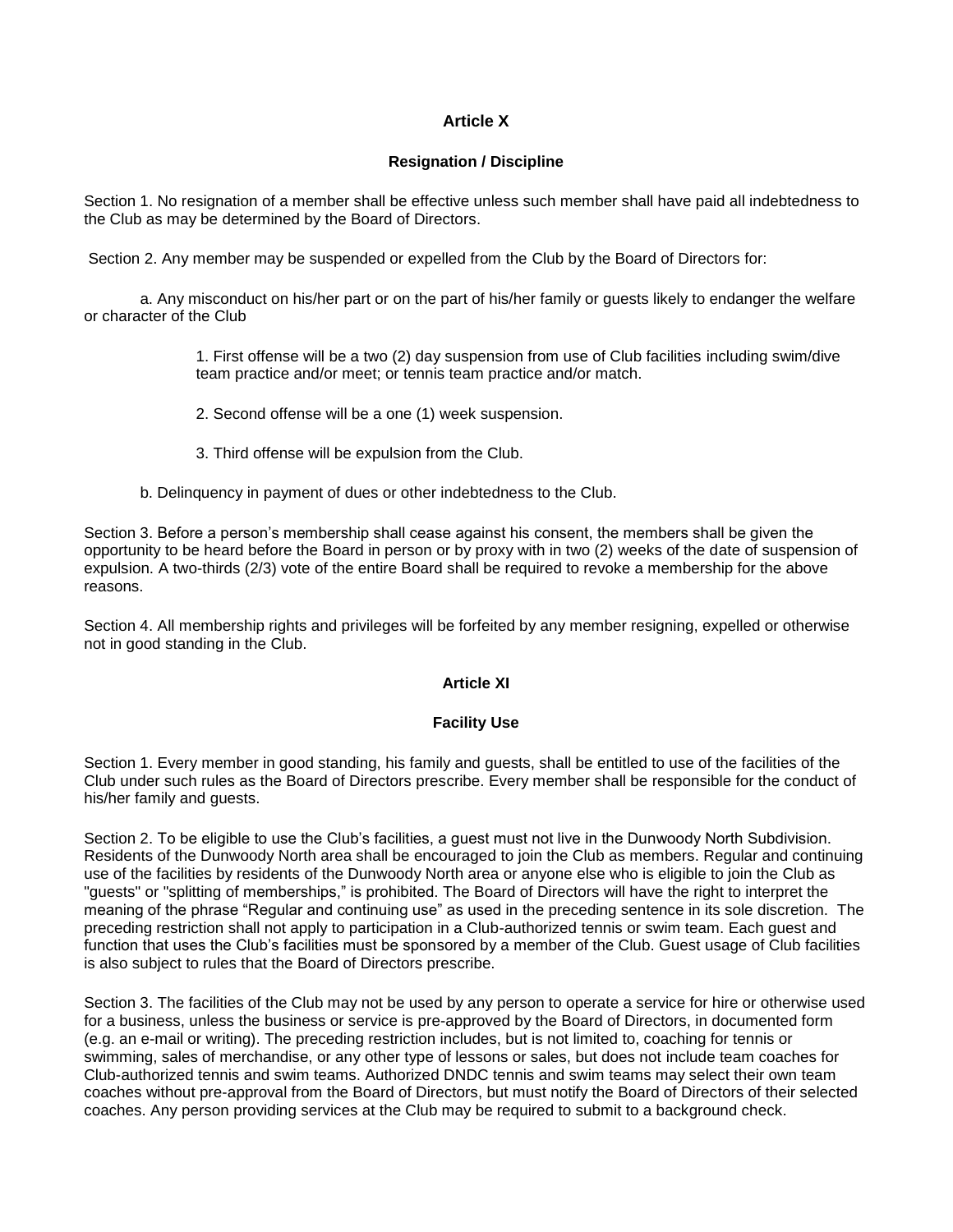# **Article XII**

### **Nomination Committee and Nominations**

Section 1. At least forty-five (45) days before the annual fall meeting of the Club, the Board of Directors shall appoint a Nominating Committee of five (5) members.

a. The Nominating Committee shall nominate at least one member for each position on the Board as are to be elected at the next annual fall meeting.

b. The Nominating Committee shall be made up of three (3) members from the current Board, one of whom is the current First Vice President, along with two (2) members from the general membership.

c. The Chairman of the Nominating Committee shall be the First Vice President.

Section 2. At least thirty-five (35) days before the annual fall meeting of the Club, the Chairman of the Nominating Committee shall notify membership of the positions open for the upcoming election.

a. Notification of such positions will be via electronic mail, postings on the Club website and bulletin boards at the Club.

b. Such notification will list Nominating Committee members and contact information for at least one member of the Nominating Committee.

Section 3. At least fifteen (15) days before the annual fall meeting, the Chairman of the nominating committee shall submit the names of the candidates to the Secretary who shall report these names to the members via USPS or send via electronic mail, together with the notification of the annual meeting.

Section 4. Members of the nominating committee shall not serve on consecutive nominating committees.

Section 5. Any member of the Club shall have the right to nominate other persons for the Board of Directors at the annual fall meeting. Persons making nominations from the floor shall have received prior consent from the nominee.

Section 6. Notwithstanding the foregoing, absentee ballots cast in favor of candidates in accordance with these By-laws shall be counted in the Board of Directors election.

Section 7. At the annual fall meeting each member shall have the right to vote for the number of Directors being elected at said meeting. For clarity, consistent with Article VII, Section 1, each family living in the Dunwoody North area will only have the right to cast a single vote per open position, not one vote for each person in the family. The candidates receiving the highest number of votes shall be declared to be elected.